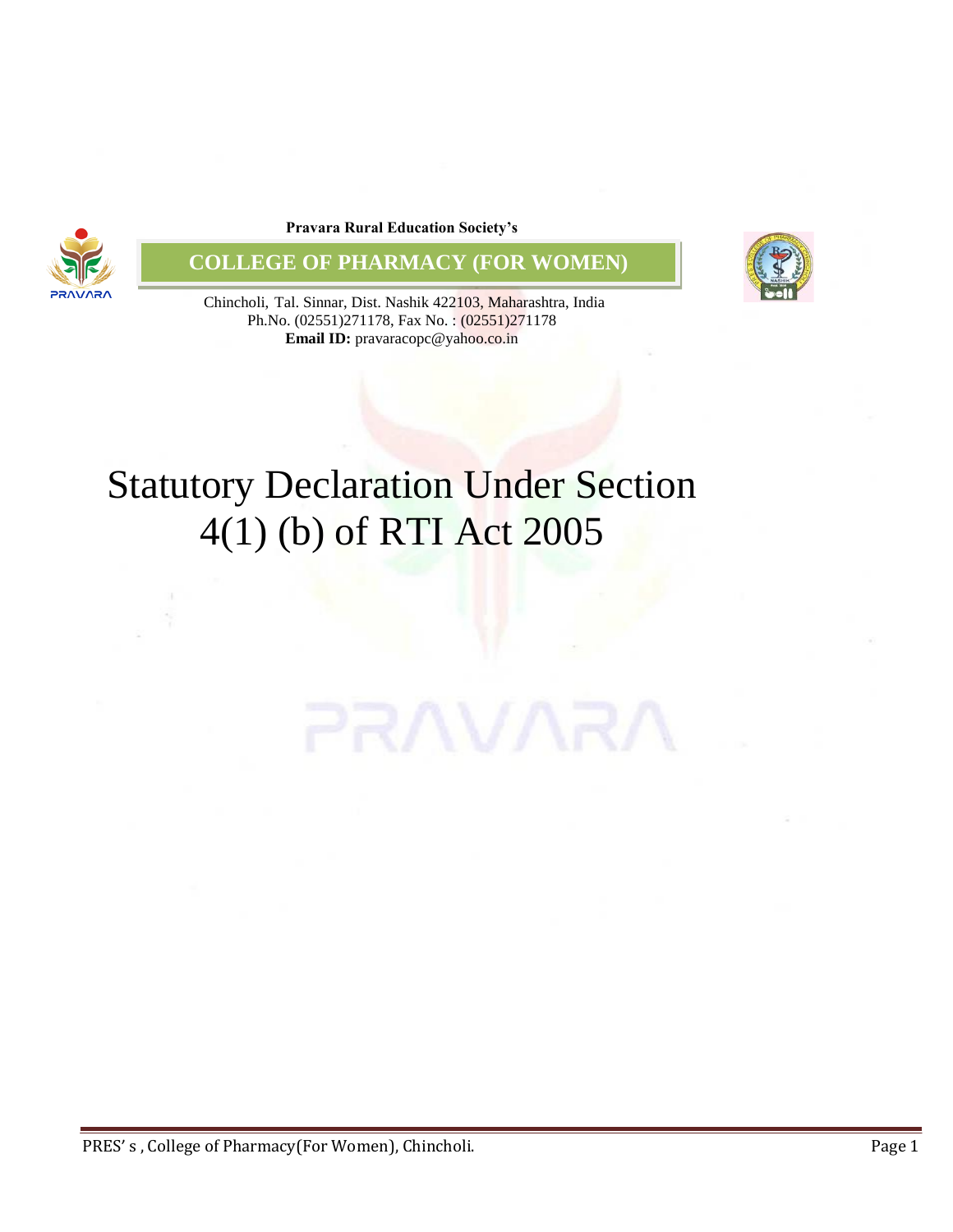## **केंद्रीय माहिती अधिकार कायदा २००५ न ुसार अपिलीय अधिकारी, जनमाहिती अधिकारी व सिाय्यक जनमाहिती अधिकारी**

| अ.नं.                 | पदनाम            | नियुक्ती अधिकाऱ्याचे नाव                   |
|-----------------------|------------------|--------------------------------------------|
| የ.                    | अपिलीय अधिकारी   | डॉ. चारुशीला जयंत भंगाळे                   |
|                       |                  | प्राचार्य                                  |
|                       |                  | औषधनि <u>र्माणशा</u> स्र महाविद्यालय       |
|                       |                  | (महिला), चिं <mark>चो</mark> ली ता. सिन्नर |
|                       |                  | जि. नाशिक                                  |
|                       |                  | फोन नंबर - ९०१११४०१७६                      |
| $\mathcal{S}_{\cdot}$ | जनमाहिती अधिकारी | <mark>श्री. विवेकानंद अंकुश का</mark> शिद  |
|                       |                  | सहाय्यक प्राध्यापक                         |
|                       |                  | औषधनिर्माणशास्र महाविद् <mark>या</mark> लय |
|                       |                  | (महिला),चिंचोली ता. सिन्नर                 |
|                       |                  | जि. नाशिक                                  |
|                       |                  | फोन नंबर – ९९२२४२८२१४                      |
|                       |                  |                                            |
| 3 <sub>1</sub>        | सहाय्यक जनमाहिती | श्री.स् <b>निल भिकनराव म</b> गर            |
|                       | अधिकारी          | कार्यालयीन अधिक्षक                         |
|                       |                  | औषधनिर्माणशास्र महाविदयालय                 |
|                       |                  | (महिला), चिंचोली ता. सिन्नर                |
|                       |                  | जि. नाशिक                                  |
|                       |                  | फोन नंबर - ९६५७२५०३५३                      |
|                       |                  |                                            |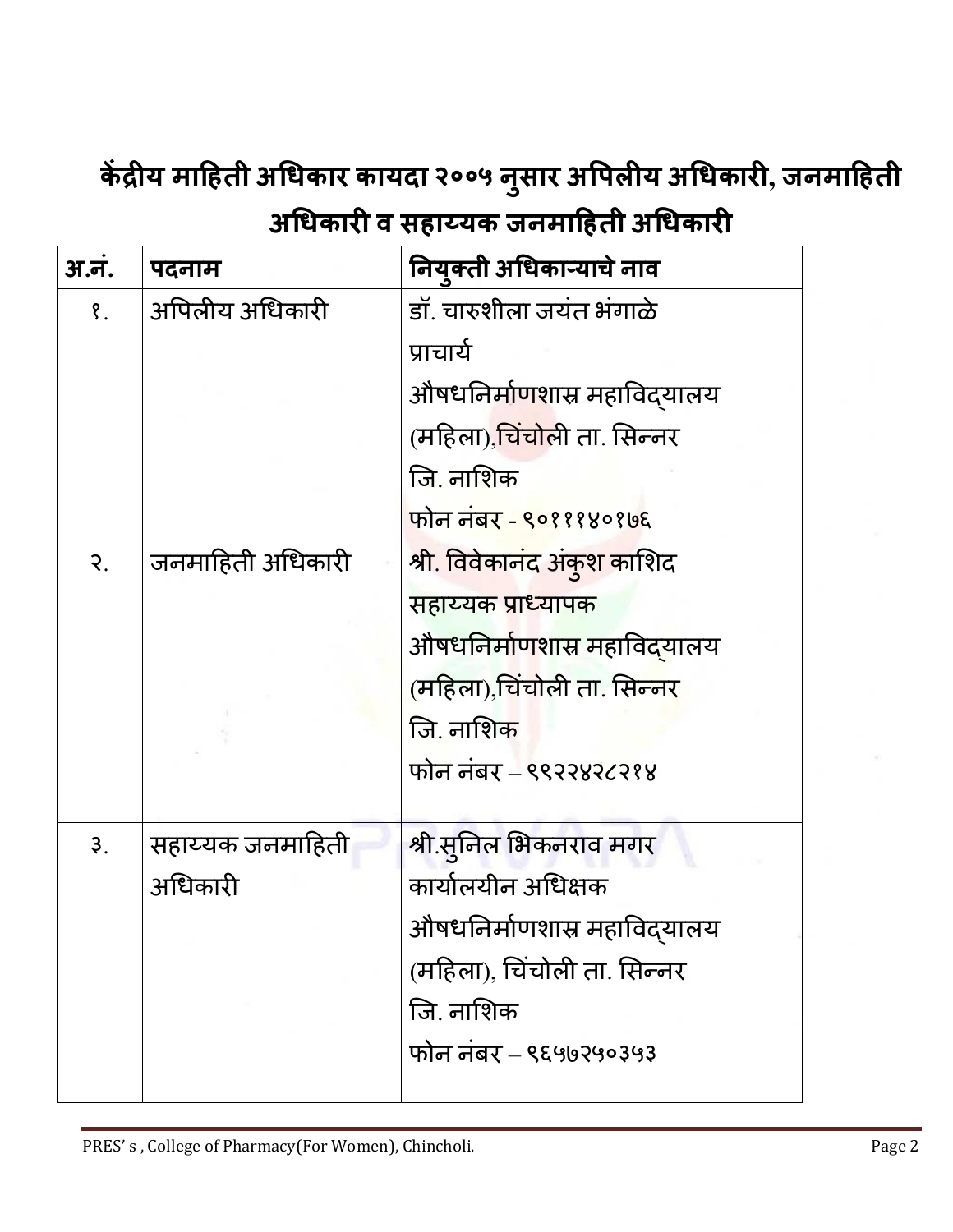| 1.               | Name of the organization                                                                                                                                                                                                                                                                                                                                                                                                                                                                                                       | Pravara Rural Education Society's                                                                         |  |
|------------------|--------------------------------------------------------------------------------------------------------------------------------------------------------------------------------------------------------------------------------------------------------------------------------------------------------------------------------------------------------------------------------------------------------------------------------------------------------------------------------------------------------------------------------|-----------------------------------------------------------------------------------------------------------|--|
|                  |                                                                                                                                                                                                                                                                                                                                                                                                                                                                                                                                | College of Pharmacy (For Women)                                                                           |  |
| $\overline{2}$ . | Postal Address of the Organization                                                                                                                                                                                                                                                                                                                                                                                                                                                                                             | A/p- Chincholi, Tal. Sinnar, Dist. Nashik 42210                                                           |  |
|                  |                                                                                                                                                                                                                                                                                                                                                                                                                                                                                                                                | Maharashtra, India                                                                                        |  |
|                  |                                                                                                                                                                                                                                                                                                                                                                                                                                                                                                                                |                                                                                                           |  |
| 3.               | Website                                                                                                                                                                                                                                                                                                                                                                                                                                                                                                                        | https://pravara.in                                                                                        |  |
| 4.               | E-mail ID                                                                                                                                                                                                                                                                                                                                                                                                                                                                                                                      | pravaracopc@yahoo.co.in                                                                                   |  |
| 5.               | Phone No.                                                                                                                                                                                                                                                                                                                                                                                                                                                                                                                      | 02551271178, 8275034004                                                                                   |  |
|                  | Fax No.                                                                                                                                                                                                                                                                                                                                                                                                                                                                                                                        | 02551271178                                                                                               |  |
| 6.               | Brief History and background of institute establishment                                                                                                                                                                                                                                                                                                                                                                                                                                                                        |                                                                                                           |  |
|                  |                                                                                                                                                                                                                                                                                                                                                                                                                                                                                                                                |                                                                                                           |  |
|                  | Pravara Rural Education Society's College of Pharmacy (For Women), Chincholi, Nasik is an College<br>which has paced the development to reach to the recognition as one of the leading learning center in<br>Pharmacy Education. With the acumen of the founders Padmashree Dr. Vitthalrao Vikhe Patil and the<br>able leadership of the Principal, the institute has started in 2006 with a view to meet the demands of<br>rural area as well as to provide professional course for women to meet socio-economic demands with |                                                                                                           |  |
|                  |                                                                                                                                                                                                                                                                                                                                                                                                                                                                                                                                |                                                                                                           |  |
|                  |                                                                                                                                                                                                                                                                                                                                                                                                                                                                                                                                |                                                                                                           |  |
|                  |                                                                                                                                                                                                                                                                                                                                                                                                                                                                                                                                |                                                                                                           |  |
|                  |                                                                                                                                                                                                                                                                                                                                                                                                                                                                                                                                |                                                                                                           |  |
|                  |                                                                                                                                                                                                                                                                                                                                                                                                                                                                                                                                |                                                                                                           |  |
|                  |                                                                                                                                                                                                                                                                                                                                                                                                                                                                                                                                |                                                                                                           |  |
|                  |                                                                                                                                                                                                                                                                                                                                                                                                                                                                                                                                |                                                                                                           |  |
|                  |                                                                                                                                                                                                                                                                                                                                                                                                                                                                                                                                |                                                                                                           |  |
|                  |                                                                                                                                                                                                                                                                                                                                                                                                                                                                                                                                |                                                                                                           |  |
|                  | an intake of 60 with B.Pharmacy Programmes. Since inception slowly but steadily we have grown and                                                                                                                                                                                                                                                                                                                                                                                                                              |                                                                                                           |  |
|                  | expanded from an Under graduate to a Post graduate institution and in this effort we have introduced                                                                                                                                                                                                                                                                                                                                                                                                                           |                                                                                                           |  |
|                  |                                                                                                                                                                                                                                                                                                                                                                                                                                                                                                                                |                                                                                                           |  |
|                  | the Masters in Pharmacy (M. Pharm) course with specialization in Quality Assurance. Despite located                                                                                                                                                                                                                                                                                                                                                                                                                            |                                                                                                           |  |
|                  |                                                                                                                                                                                                                                                                                                                                                                                                                                                                                                                                |                                                                                                           |  |
|                  |                                                                                                                                                                                                                                                                                                                                                                                                                                                                                                                                | at Chincholigaon in the rural area very near to Nasik city, the institute is successful in attracting the |  |
|                  |                                                                                                                                                                                                                                                                                                                                                                                                                                                                                                                                |                                                                                                           |  |
|                  |                                                                                                                                                                                                                                                                                                                                                                                                                                                                                                                                | urban students also, due to the rigorous and comprehensive academics, discipline, conducive               |  |
|                  |                                                                                                                                                                                                                                                                                                                                                                                                                                                                                                                                |                                                                                                           |  |
|                  |                                                                                                                                                                                                                                                                                                                                                                                                                                                                                                                                | environment and work culture. Under the leadership of Hon'ble Shri RadhakrishnaVikhePatil                 |  |
|                  |                                                                                                                                                                                                                                                                                                                                                                                                                                                                                                                                |                                                                                                           |  |
|                  |                                                                                                                                                                                                                                                                                                                                                                                                                                                                                                                                | (Chairman, Pravara Rural Education Society), Hon'ble Shri Bharat Ghogare (Joint Secretary, Pravara        |  |
|                  |                                                                                                                                                                                                                                                                                                                                                                                                                                                                                                                                |                                                                                                           |  |
|                  |                                                                                                                                                                                                                                                                                                                                                                                                                                                                                                                                | Rural Education Society) and the Principal, the institute is continuously striving to meet the Vision and |  |

## **Particulars of Organization, Functions and Duties**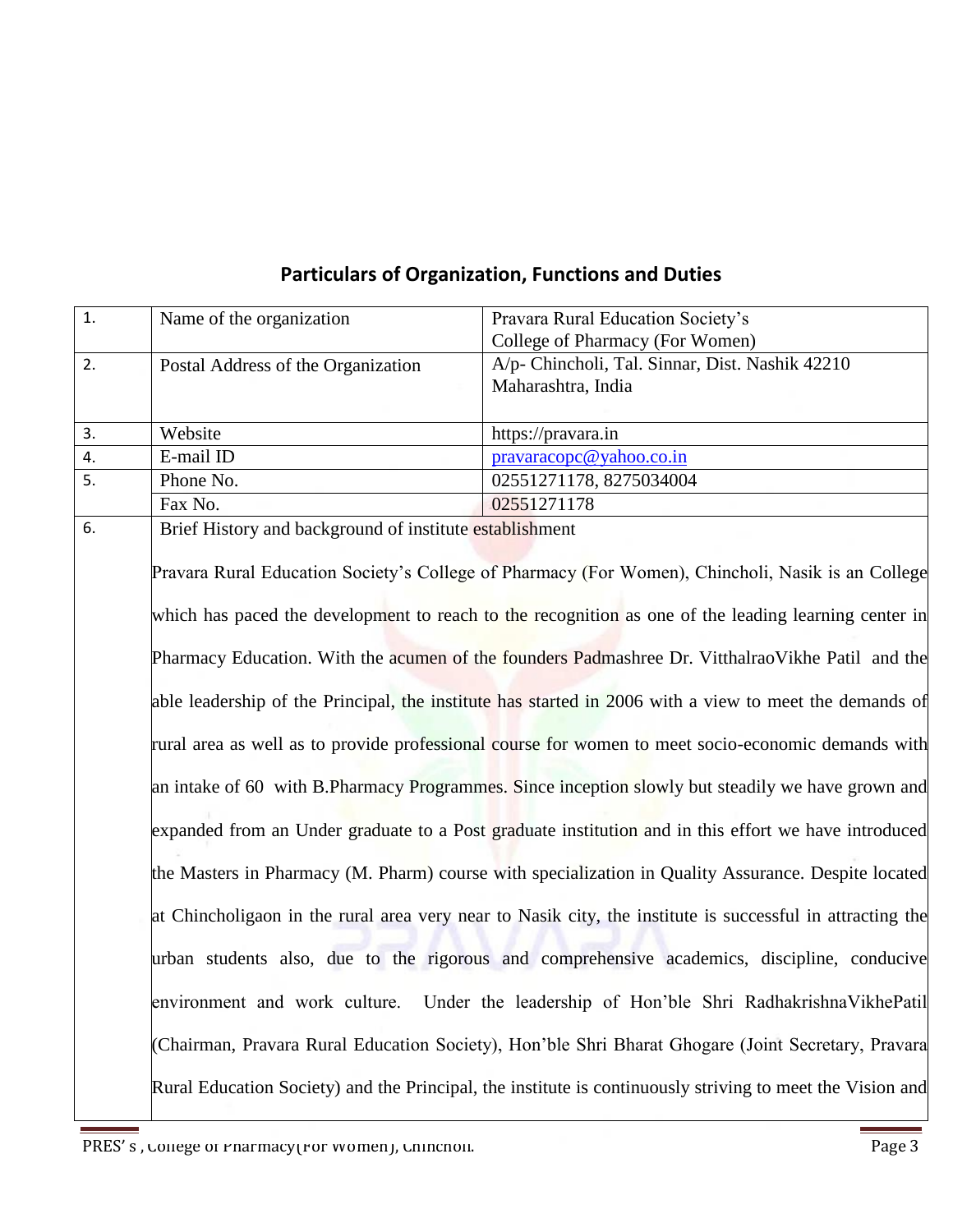|     |                                                      | Mission without compromising the motto and ethics. The academic programs are governed by rules            |
|-----|------------------------------------------------------|-----------------------------------------------------------------------------------------------------------|
|     |                                                      | and regulation of AICTE, PCI, SPPU and DTE. Institute has highly experienced faculty, well                |
|     |                                                      | developed infrastructure, well equipped laboratories, sophisticated instruments, rich library. The alumni |
|     |                                                      | of the institute are placed in various pharmaceutical industries of national and international repute     |
|     | contributing significantly to the healthcare system. |                                                                                                           |
| 7.  | Approved and Affiliated                              | DTE/AICTE/PCI/SPPU                                                                                        |
| 8.  | Chair person                                         | Hon'ble. Radhakrushna Vikhe Patil,                                                                        |
| 9.  | The Principal                                        | Dr. Charushila Bhangale                                                                                   |
| 10. | The Academic Incharge                                | <b>Kiran Dhamak</b>                                                                                       |
|     |                                                      | Contact No.: 9623267010                                                                                   |
| 12. | <b>Head of Departments</b>                           |                                                                                                           |
|     | 1) Pharmacology                                      | Dr. Kiran Kotade                                                                                          |
|     |                                                      | Contact No.: 9689908289                                                                                   |
|     | 2) Pharmacognosy                                     | Vandana Barve                                                                                             |
|     |                                                      | Contact No.: 9225190058                                                                                   |
|     | 3) Pharmaceutics                                     | Dr. Vivekanand Kashid                                                                                     |
|     |                                                      | Contact No.: 9422935932                                                                                   |
|     | 4) Pharmaceutics Chemistry                           | Kiran Dhamak                                                                                              |
|     |                                                      | Contact No. 9623267010                                                                                    |

**NRAVARR**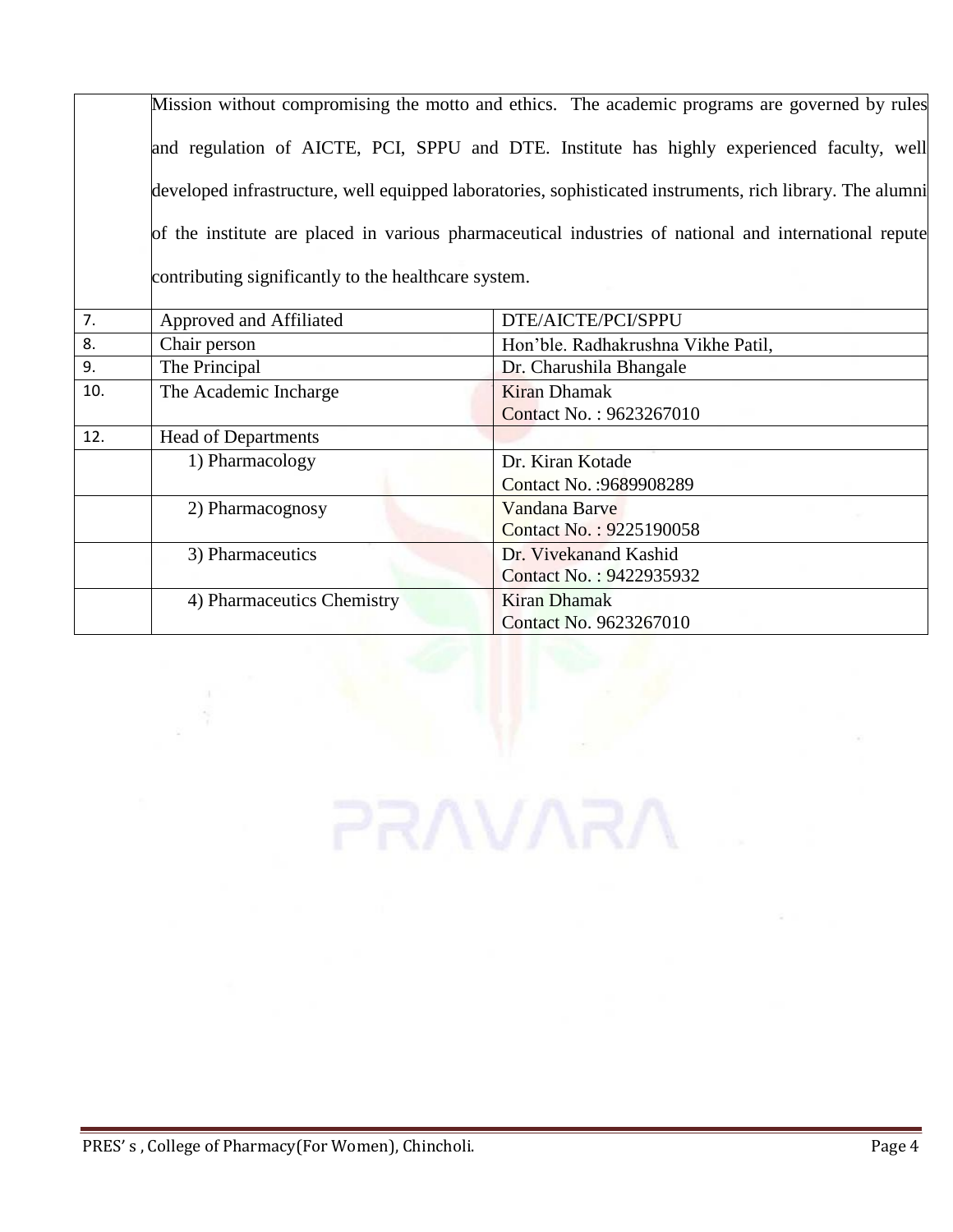**Working** For office **office:-**

**hours of the** 9.30am to 5:00 p.m. - Monday to Saturday

Lunch Time - 1.00 pm to 1.30 pm

Sundays and 1st and 3rd Saturdays are Holidays.

RRAVARA

Visiting hours for Public 10.00 am to 5:00 pm of every working day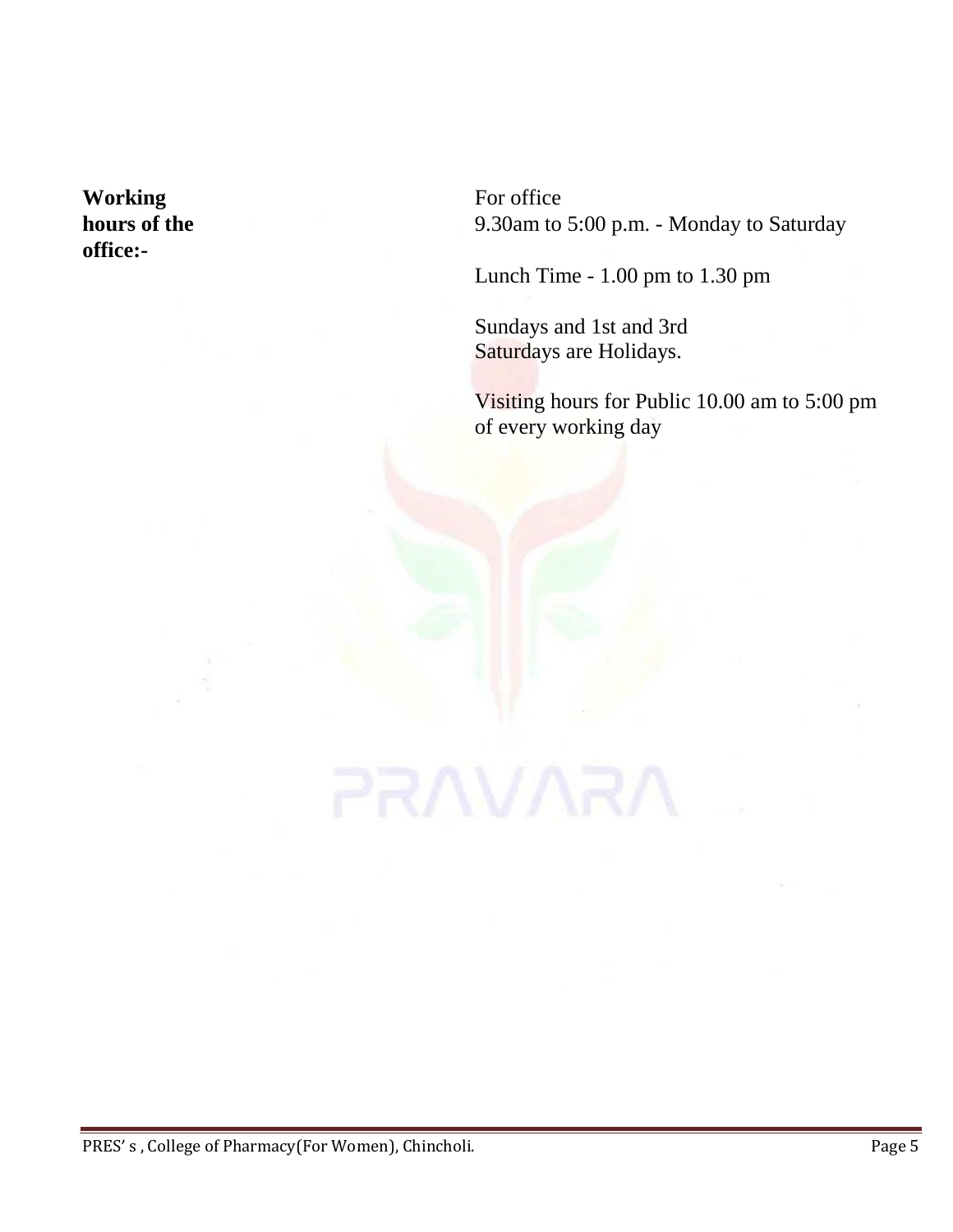## **DUTIES AND RESPONSIBILITIES OF THE OFFICERS AND OTHER EMPLOYEES OF THE INSTITUTE**

## **1.) JOB RESPONSIBILITIES AND DUTIES OF PROFESSOR / DEAN/HOD**

- 1. Providing leadership in both postgraduate and under graduate in relevant field of specialization.
- 2. Research and research guidance.
- 3. Consultancy services.
- 4. Teaching, including laboratory development & writing of books & monograph.
- 5. Evaluations of tutorials, assignments, journals, answer papers.
- 6. Interaction with industry.
- 7. Continuing education activities.
- 8. Student's counseling.
- 9. Interaction with other institutions, Universities at state, national and international levels.
- 10. Organizing seminars, workshops, summer schools and winter schools for teachers and professionals.
- 11. Publishing papers in national and international journals.
- 12. Fellowship of professionals' bodies.
- 13. Industrial liaisoning to promote summer and final placements.
- 14. Review of academic activities of the department periodically.
- 15. Maintenance of dead stock, semi consumable, consumable registers with the help of lab incharges
- 16. To prepare & display notices, mark sheets attendance sheets etc. pertaining to the students of the department.
- 17. To send attendance records, letters regarding attendance, discipline and other activities with the help of class teachers.
- 18. To organize for accreditation and make presentations to the visiting expert terms.
- 19. To undertake and implement consultancy projects to identify various funding agencies and harness funds for the development of the department/institutions.
- 20. Any other duties assigned by the Principal from time to time.
- 21. Shall conduct him/her befitting the noble profession of teaching by desisting himself/herself & his colleagues from the temptation of private tuition and indulging in unfair practices.
- 22. Organize parents meet/HR meets in association with T & P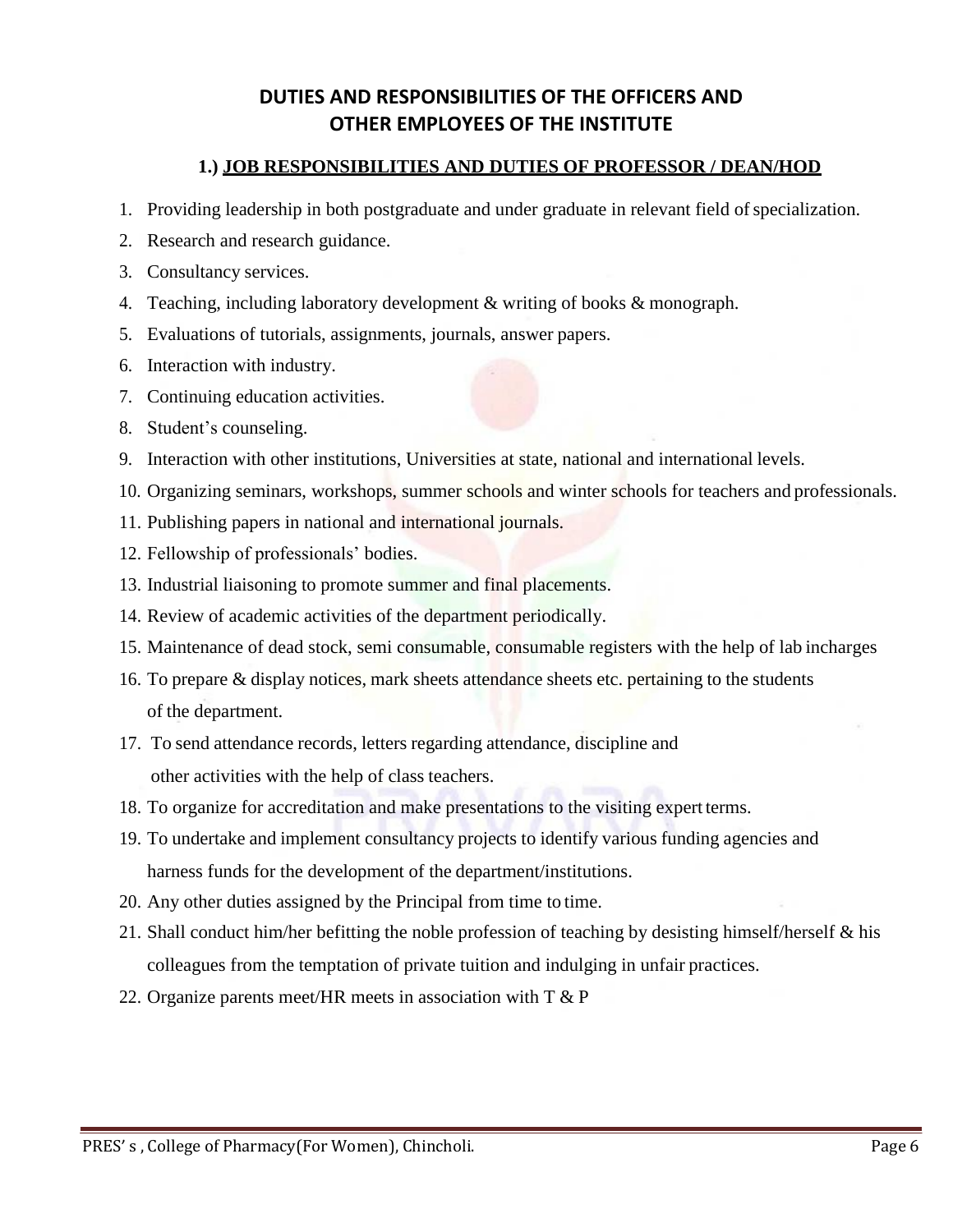### **2.) JOB RESPOSIBILITIES OF ASSOCIATE PROFESSOR/ASSISTNAT PROFESSOR**

- 1. Teaching and ensuring attendance of students as per University norms.
- 2. Planning and implementation of instructions received from Head/principal.
- 3. Student's assessment and evaluation.
- 4. Developing resource material for teaching and learning.
- 5. Extension of services to the industry and community.
- 6. Continuing education activities.
- 7. Co-curricular and extra-curricular activities.
- 8. Students counseling/ mentoring scheme implementation.
- 9. R & D work on industrial problems & consultancy.
- 10. Liaison with parents and community.
- 11. Publication of research papers, at least one in a semester.
- 12. Participate at least in one seminar/conference/workshop in an academic year.
- 13. Participation in departmental administration.(Lab Management)
- 14. Shall become member of at least two relevant professional bodies at his/her owncost.
- 15. Contribute to the activities sustaining accreditation of the institute.
- 16. Assist in summer and final placement activities.
- 17. Examination work pertaining to College University such as organizing supervision and assessment etc.
- 18. Arrangement of remedial classes.
- 19. Generation of resources from various funding agencies.
- 20. Upgrading of qualifications.
- 21. Writing of books & monographs.
- 22. Any other duties assigned by the Management and Principal from time to time.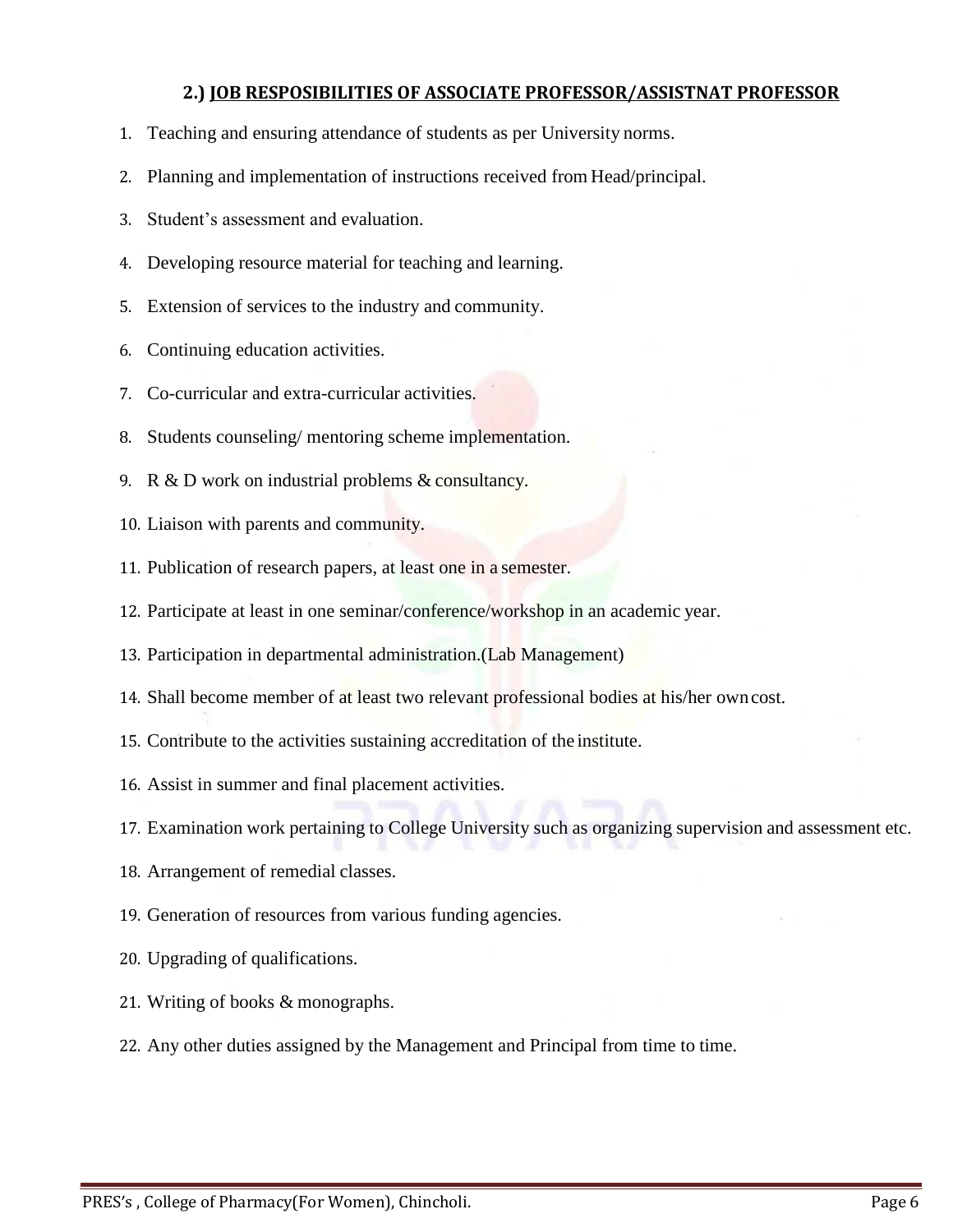#### **3.) JOB RESPONSIBILITIES OF SYSTEM ADMINISTRATOR**

- 1. To maintain the network and PCs.
- 2. To allocate login and passwords to students and staff.
- 3. To attend any complaints received from students and staff regarding PC or thenetwork.
- 4. To maintain peripherals like printers, scanners etc. in serviceable condition alltime.
- 5. To assist the management in procurement of hardwares, softwares and equipments.
- 6. To ensure back up of critical information regularly and at specific intervals.
- 7. To maintain discipline in the lab and the server room.
- 8. To dispose of write off items in accordance with the procedure Laid down by PRES

PRAVARA

- 9. To maintain internet connectivity and take steps to prevent misuse.
- 10. To assist faculty member in conducting lab sessions of their students.
- 11. Any other duties assigned by the Principal/Head/Professor.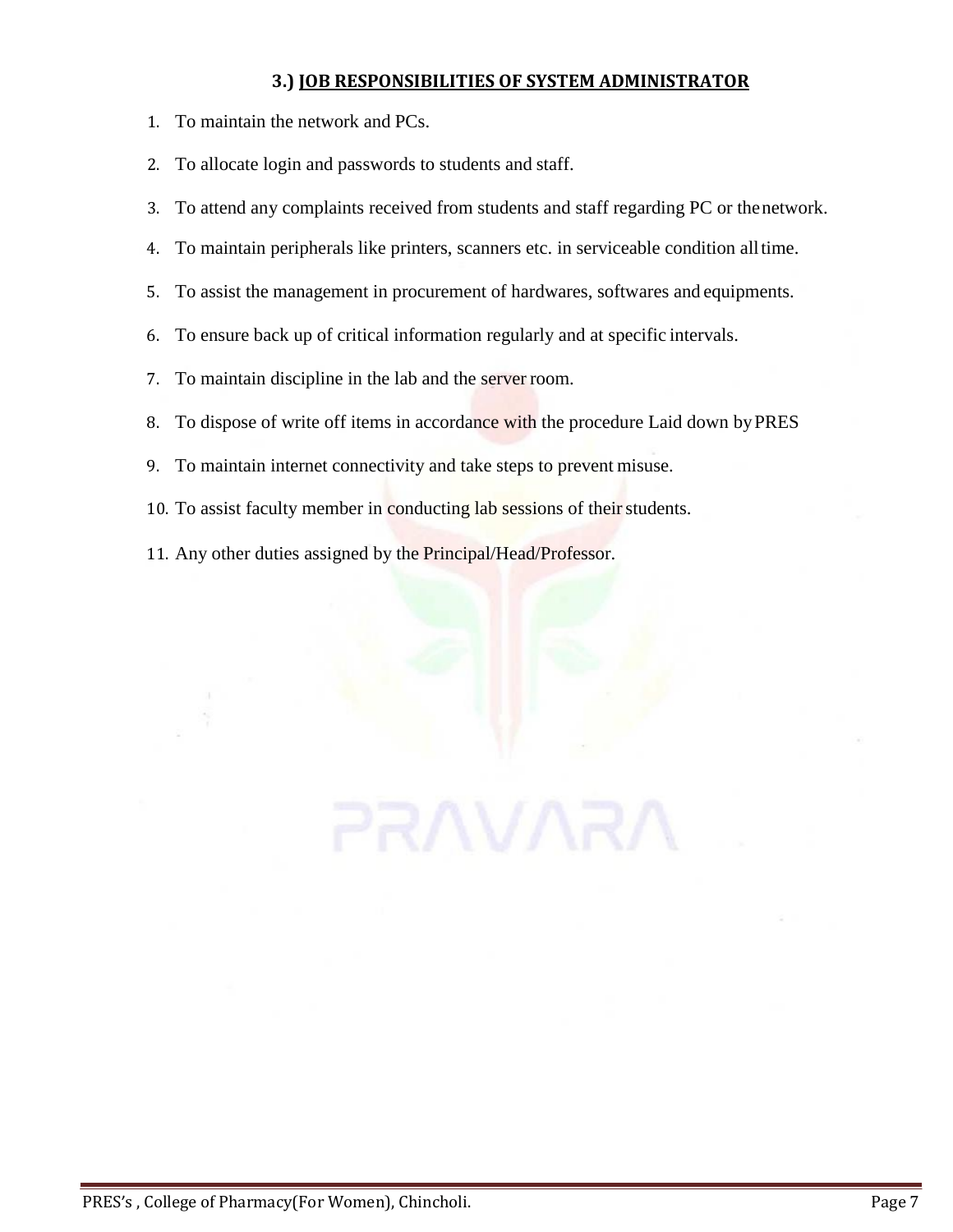### **4.) JOB RESPONSIBILITIES OF LAB. INSTRUCTOR.**

- 1. To draw the lab schedules for the students and display on the board.
- 2. To record and maintain their attendance of the students.
- 3. To ensure discipline of the students in the laboratory.
- 4. To assist students in practicals in the laboratory.
- 5. To conduct lab examination as and when required.
- 6. To assist the system administrator to maintain the network and the computers.
- 7. To maintain database of marks of various exams and assist faculty member in compilation & submission of term work, preparation of marks lists.
- 8. To assist the faculty member in conducting lab sessions of their students.
- 9. To maintain the dead stock /consumable/semi consumable registers of respective laboratories.
- 10. To maintain the continuous assessment records of students in respective term work.
- 11. Maintainance of all instruments/equipments in the respective laboratories.
- 12. To carry out any other duties assigned by the facultymember/Professor/Head/Principal.
- 13. To take care of day to day cleanliness  $\&$  see that the laboratories are kept in presentable form experiment setup and stalking the instruments at their proper stacking places.
- 14. To check at least once in a week working of instruments & equipments underlaboratory.
- 15. To prepare the requirement of consumables for the lab & place indent for the same.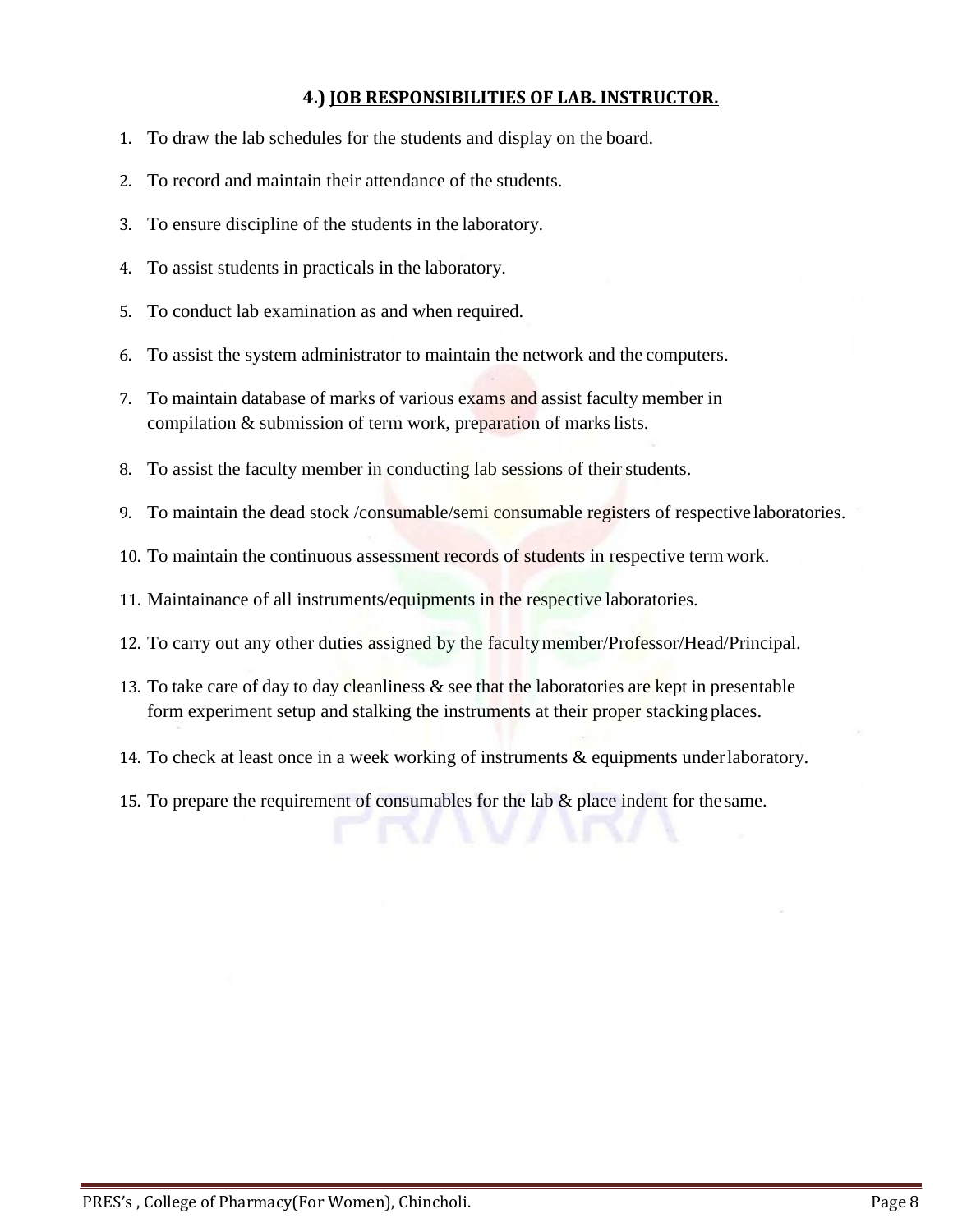### **5.) JOB RESPONSIBILITIES OF PLACEMENT OFFICER.**

- 1. Prepare a data bank of potential industries for placements and keep updating.
- 2. Initiate correspondence with industries and organize recruitment process for placements.
- 3. Organize HR meet to strengthen rapport with corporate world.
- 4. Organize printing of placement Brochures/soft copies of information regarding students placements.
- 5. Obtain feedback from industries regarding strength and weaknesses of students who have been placed finally.
- 6. Obtain feedback from industries regarding performance of placed students (one year or more) and obtain inputs additional training/grooming of current students at least for their year.
- 7. Grooming the students for placements by organizing soft skill trainings.
- 8. Counseling of students regarding emerging areas of job opportunities.
- 9. Organize talks by experts to motivate students to seek job opportunities in emerging areas.
- 10. Give feedback to the faculty about strength & weaknesses of students to enable them to initiate appropriate grooming activities.
- 11. To pay regular visit to industries  $&$  establish close repo with placement/consultancies /R& D/training & establishment of linkages under guidance of Principal.
- 12. Any other duties assigned by the Principal from time to time.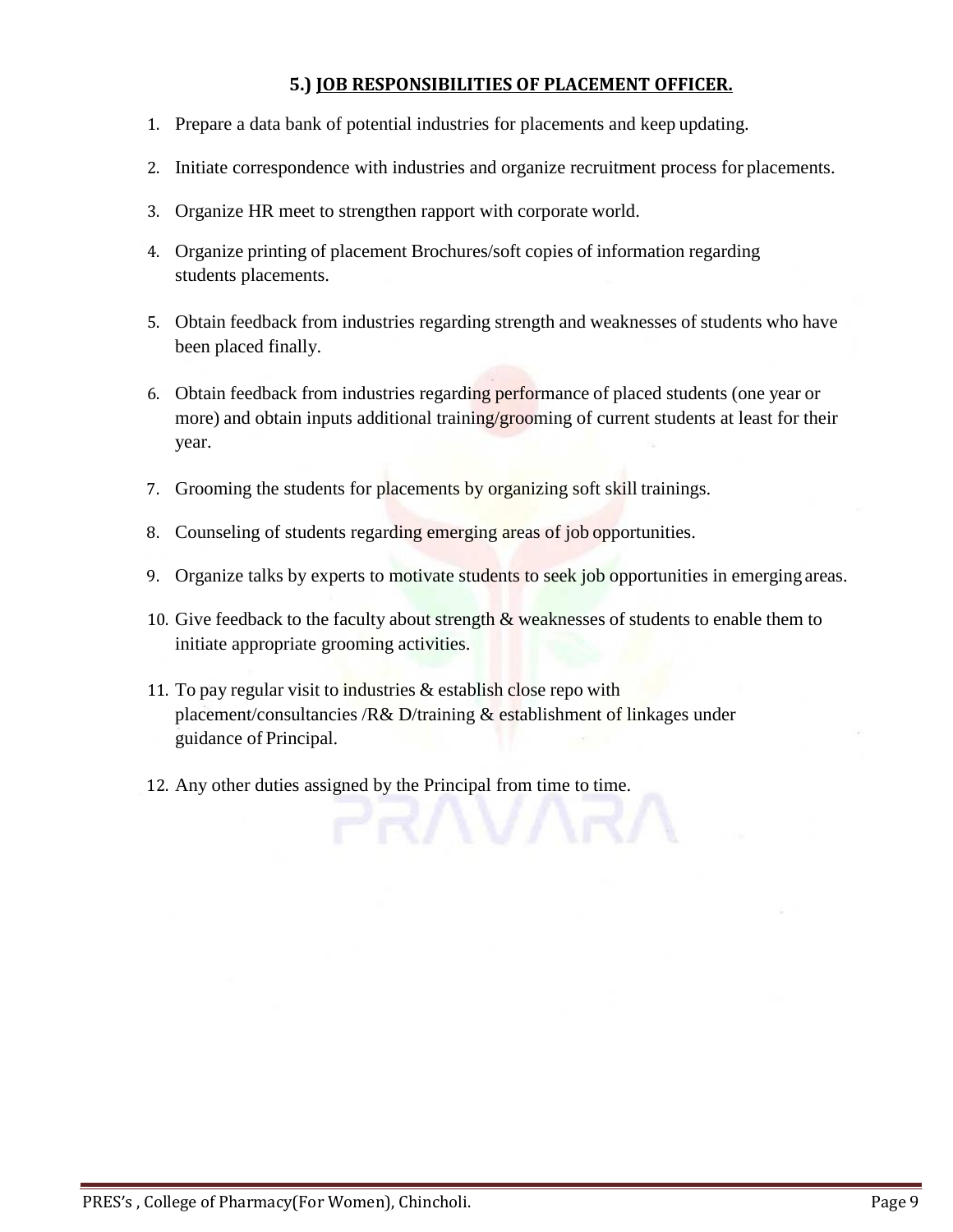#### **6.) JOB RESPONSIBILITIES OF PLACEMENT ASSISTANT.**

- 1. To update the placement data as per given format on daily basis.
- 2. To enter the data in appropriate folders.
- 3. To develop formats for specific activities as per the instructions of the placementofficer.
- 4. To locate the jobs for graduates  $\&$  post graduate students from different sources.
- 5. To co ordinate the food and snacks arrangements during campus placement and visit ofguests.
- 6. To contact and supply training details such as company, title, location and stipend details to the students.
- 7. To assist in arrangement of hard copy files of placement department.
- 8. To coordinate with placement consultants on phone and in person regarding interviews in the absence of placement officer.
- 9. To check daily the email account for any emails from company and students and update the useful information in our database appreciation, Mails form students, company recruiters etc. should be replied on same day.
- 10. To update the diary regarding companies contacted.
- 11. To update placement consultant's/Companies contacts on weekly basis.
- 12. To assist in the preparation of placement Brochure.
- 13. To contact students and remind them about the confirmed date of placementmeetings/interviews.
- 14. To receive calls from companies and departments and give the feedback of the same to placement officer.
- 15. To complete the database regarding companies and their HR Managers.
- 16. To display notices regarding placement department.
- 17. To contact companies and receive response sheets of feedback of students performance.
- 18. Any other duties assigned by the Training officer/Principal.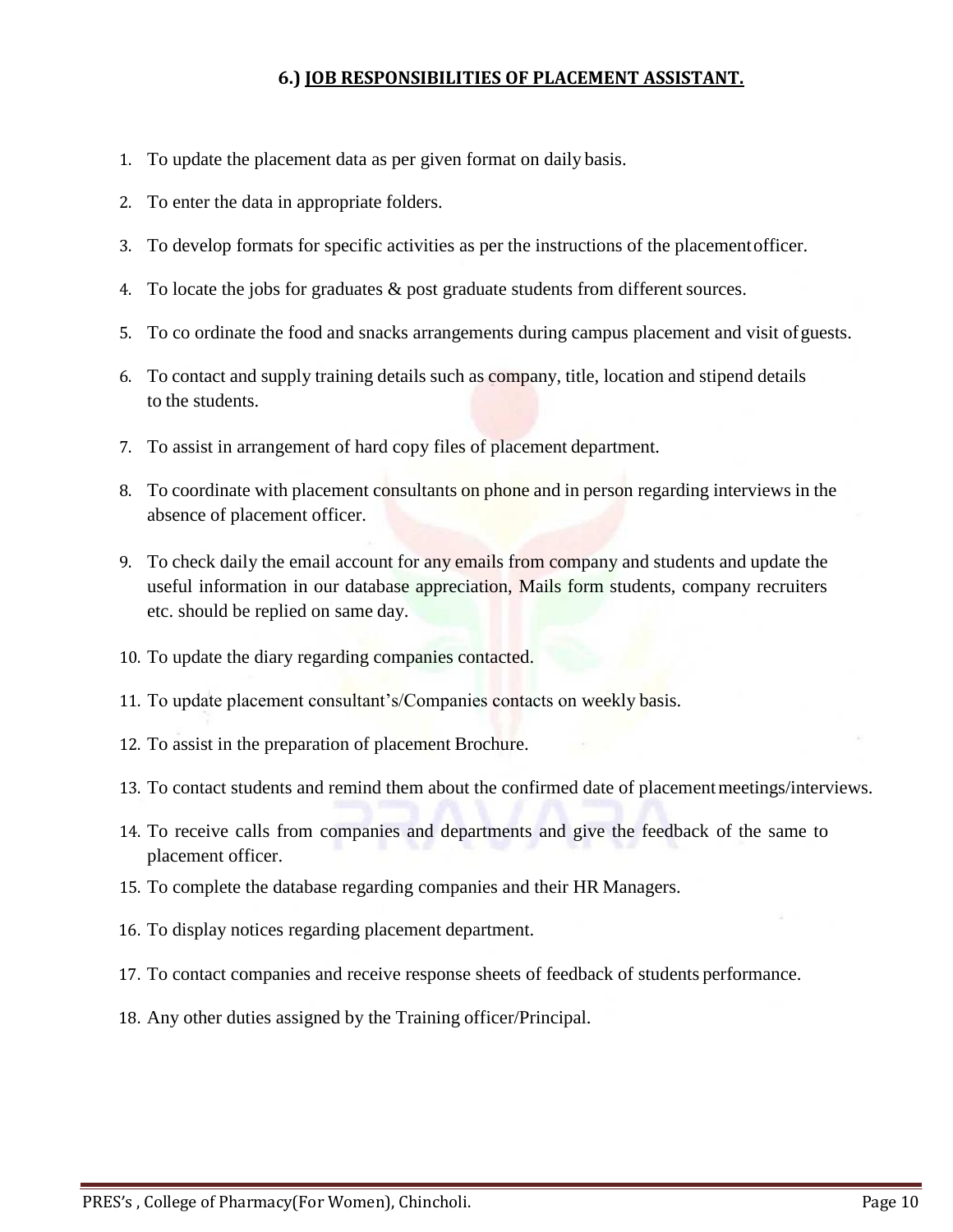## **7.) Job Responsibilities of Librarian**

- 1. To prepare and issue of Library cards to students and staff.
- 2. To receive demand slips from students and issue books to students as per their demand and library rules.
- 3. To follow up return of books issued to students and staff members.
- 4. To maintain fine collection register and instruct students to deposit the fine in the bank through challan.
- 5.To receive requisitions and issue and receive books from students, staffs following complete procedure.
- 6. To display new arrivals by photocopy of the cover page of the books and journals
- 7. To receive international journals & magazines and highlight important articles, news. Items pertaining to management education/ institutes etc. and put up to the Principal for information.
- 8. To update and maintain files of paper cuttings. .
- 9. To compile back volumes of journals and periodicals and arrange for binding and stacking.'.
- 10. To see that library is in a presentable and tidy condition at all the time.. .
- 11. To attend to problems of the staff members, if any, and redress the same promptly.
- 12. To maintain the day wise records of visits of students/staff faculty members inlibrary.
- 13. Display of cuttings of news papers on education /social matters on notice boards.
- 14.To conduct the meeting of library committee as per guideline & work as a secretary of library committee.

15.To Compile requirement of books & periodical periodically & submit to the principal for further procurement.

16.To take care of library automation & update the same from time to time

17.To effectively encourage faculty & student to use e-journals-books keeping the IEL, IEEE always in working condition.

18.To carry out 100% annual verification prepare list of book which one outdated & damaged beyond use.

19.To regularly under take binding of books which are damaged.

20.To make report to HOD/section heads books not at all referred by faculty and

students. 21.To receives expert committee & present to them effectively.

22. Any other matter assigned by Principal from time to time.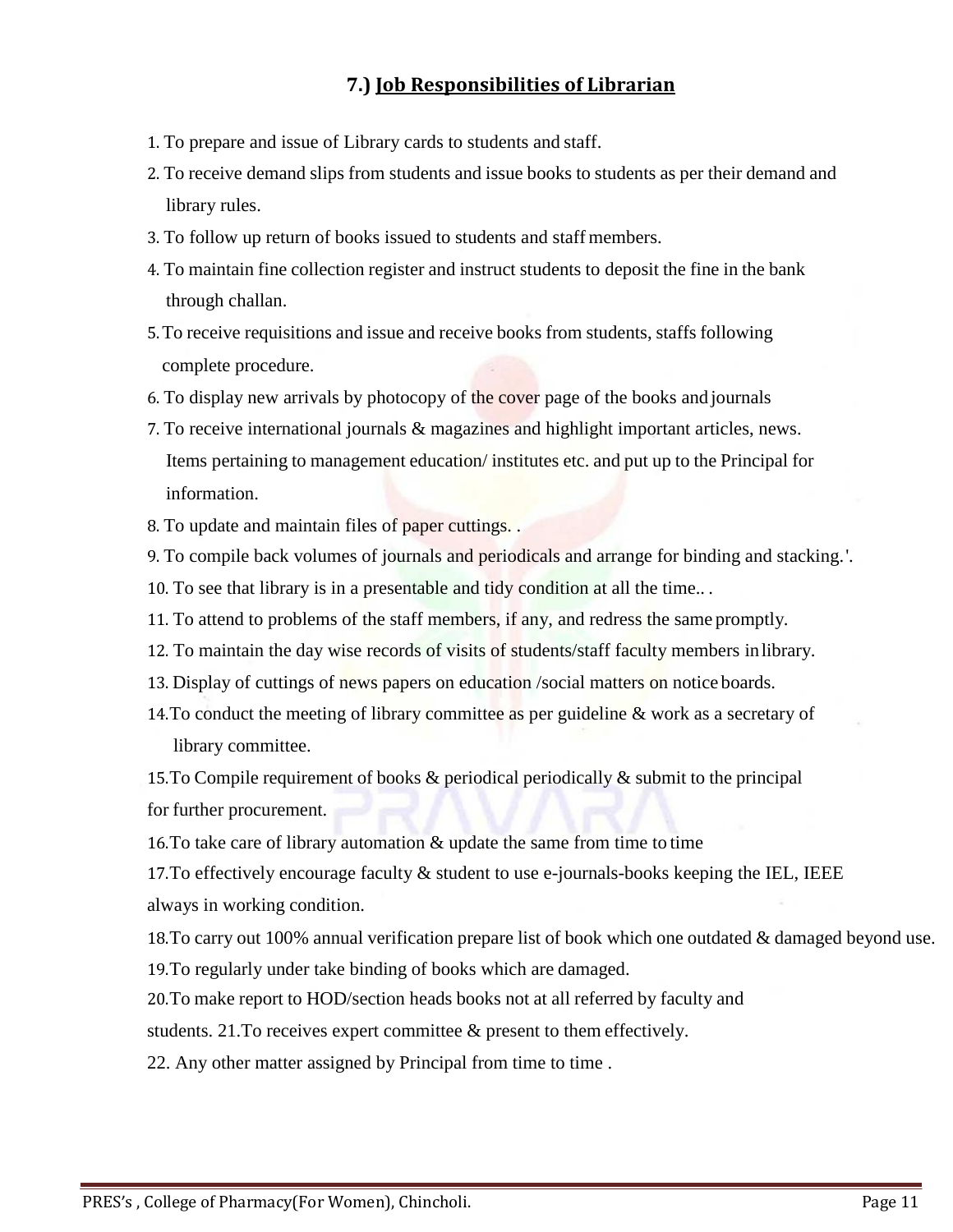## **8.)JOB RESPONSIBILITIES OF OFFICE SUPERINTENDENT**

- 1) Scrutinize Admission & Eligibility documents and registers of admission.
- 2) Supervise and maintain personal files of staff and faculty.
- 3) Maintaining P.F. account as the case may be.
- 4) Keeping discipline and work schedule of class IV employees.
- 5) Scrutinize attendance register of staff and put up to the Principal for his counter signaturedaily.
- 6) Maintain records of compensatory off and see that the same are availed in the subsequent week/ Month.
- 7) Maintain casual leave register.
- 8) Maintain movement register for staff under office administration.
- 9) Supervise daily reports received from security section and other sections-of the college.
- 10) Maintain key board and supervise key movement register.
- 11) Initiate disciplinary action wherever necessary on instructions of principal
- 12) Render/Guidance/Assistance to Accounts & other Sections whenever required/ask for.
- 13) Organise printing of brochures and placement documents for the institute.
- 14) Assistant Principal in receiving guests and visiting dignitaries in a dignified manner.
- 15) Initiate and record all correspondence  $\&$  put up the same to Principal /HOD  $\&$  section heads.
- 16)Liaisioning with University *DTE* /AICTE/ Shikshan Shulka Samitil/Pravesh Niyantran Samiti and Social Welfare department
	- on relatedmatters.
- 17) Maintaining of all the files duly numbered updated in all respects in a systematic format as per requirement of NBA.
- 18)He shall be responsible for all the matters assigned to establishment section, students section, stores section, maintenance section and security section.
- 19) To supervise control of admission section, he shall not deal with admission matter directly or indirectly.
- 20) General discipline & Healthy relations maintained among the staff of Institute.
- 21) To receive parents/Visitors/students in a dignified  $\&$  delightful manner so that nobody gets hurt  $\&$ sort out problem in concern with HOD/section heads.
- 22) To see that all the minor grievances of students in respect of administration, personal problems if any sympathetically  $\&$  sort out the same in time bound manner  $\&$  always student happy of contained.
- 23) To take care of biometric requirement.
- 23) To collect attendance register of department & put up the same for security of principal.
- 21) Any other duties assigned by the principal from time to time.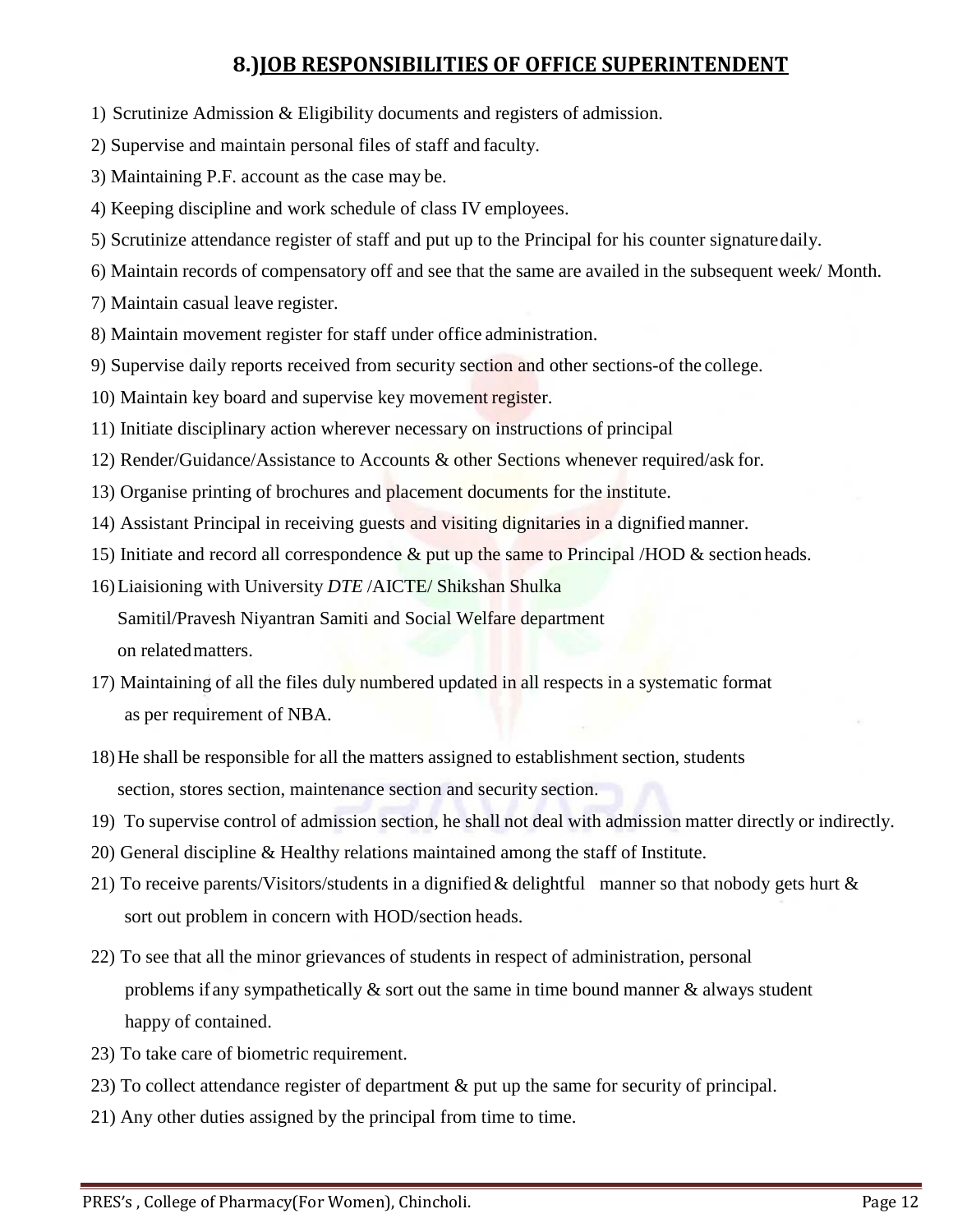## **9.) Job Responsibilities of Clerk in Establishment section under O.S.**

RRAVARA

- 1) Checking website of AICTE, DTE and University of Pune.,
- 2) Maintaining of personal files of teaching and non teaching staff.
- 3) Maintenance of attendance registers of teaching and non teaching staff,
- 4) Maintenance of service books.
- 5) Maintaining leave record of staff.
- 6)Issue of advertisement for recruitment of teaching and non teaching staff. Getting approval from PRES/ University in concern with OS & Principal.
- 7) Maintaining of roaster.
- 8) Arrangement of staff selection committee meetings. .
- 9) Preparing proposals for approval of staff by University of Pune
- 10) Completion of attendance of faculty and non -teaching staff and forwarding the same to accounts section for preparation *of* payment.
- 11) Maintaining *of* all the files duly numbered updated in all respects.

12)Typing all work pertaining to the section and at the time of emergency typing other work assigned by OS & Officers.

13) Any other duties assigned by the Principal from time to time.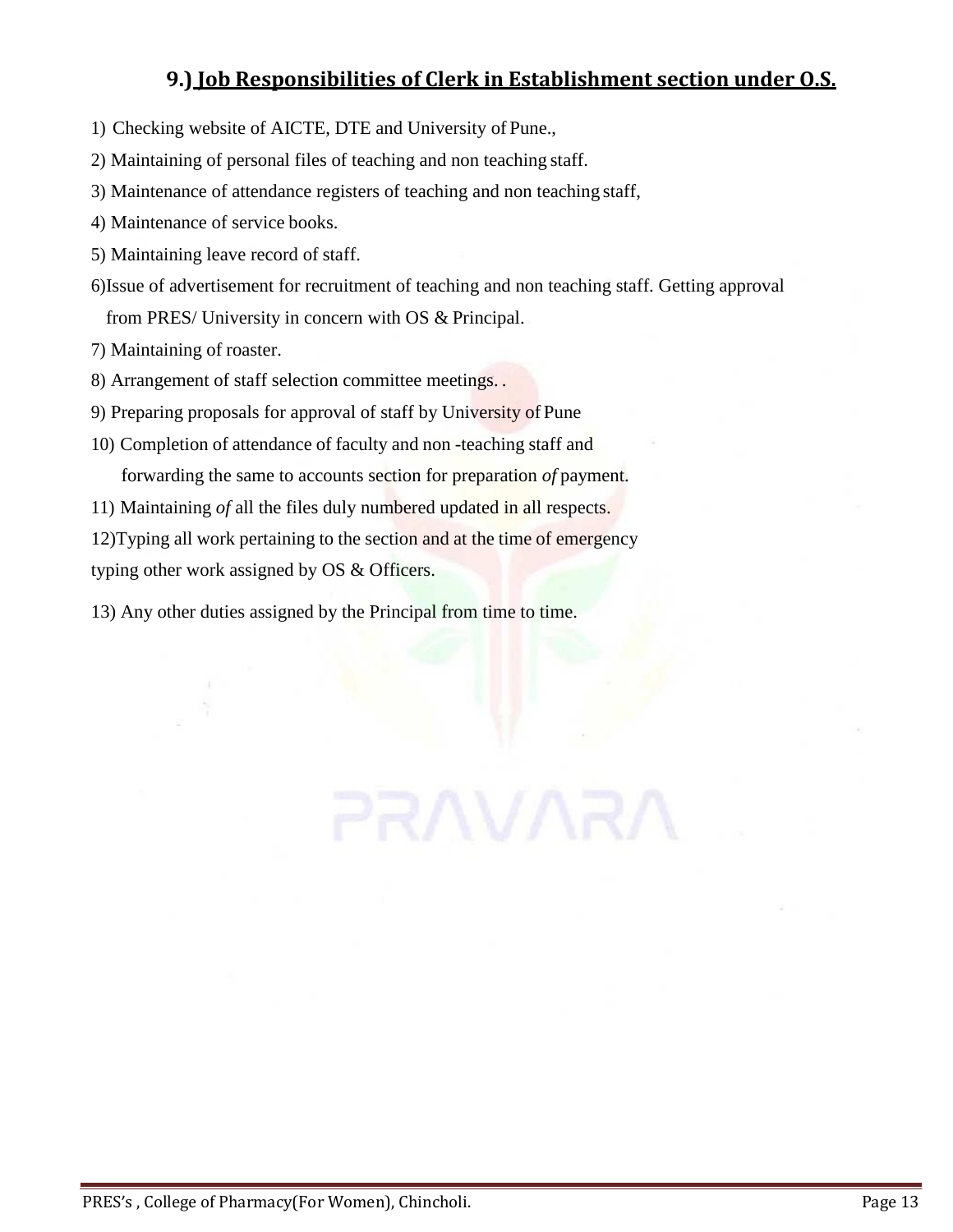## **10.) Job Responsibilities of Clerk Students Section(Admissions)**

### *1) Custody of original documents of students and their final disposal.*

Maintain all the original documents in individual folders neatly i.e.  $10^{th}$  .Mark sheet,  $12^{th}$  Marksheet, Graduation marksheet, Passing Certificate, Degree Certificate, Transfer Certificate, Migration Certificate, Caste Certificate" Caste Validity certificate (if the students are from reserved category) of each student of SVIT. The original documents shall be returned to the students on completion of the course ensuring that all dues have been cleared by the student. No original documents shall be retained beyond two academic years without valid reasons except L.C/T.C. and sequencing of documents

#### *2)* **T.C. Eligibility forms***:-*

To obtam Eligibility forms of SVIT students along with the Xerox copies of necessary certificates and timely submission of the same to the camp organized by University of Pune for the purpose of verification.

#### *3)* **Issuing Air, Bus, Railway concessions:**

Issue of local railway concession and long route railway concession to bonafied SVIT students for winter and summer vacations after approval from principal. Timely procurement of railway concession books strictly following the rules of the Railway authority. To keep the railway concession books in safe custody and ensure prevention of misuse of the same.

- *4)* Maintaining of the files and registers pertaining to the section duly numbered update in all respects*.* To maintain all the current and back volumes of files neatly, labeled and numbered.
- *5)* To receive scholarship forms for Economical Backward Class students 'and the students belongs to SC, ST, NT, VJ, DT, OBC and SBG, submit the same to the Social Welfare department along with caste validity and other documents complete in all respect in the time limit prescribedby

Directorate of Technical Education and Social Welfare department under the supervision of Principal.

- *6)* To receive applications for Minority scholarship (Central and State Govt.) and submit the same to Directorate of Technical Education, Maharashtra complete in all respect in the time limit prescribed by Directorate of Technical Education under the supervision of Principal.
- *7)* To prepare merit list of all the students admitted to first year category wise as required by Directorate of Technical Education, Maharashtra and submit the same to Directorate of Technical Education, Maharashtra for their approval in a time bound manner.
- *8)* To take regular follow up of approval of sanction" to the ESC Scholarship, Scholarship fromSocial Welfare department and Minority Scholarship from Directorate of Technical Education till the sanctions are received and report the status to the Principal regularly. "

*9)*To issue 'No Dues Certificate' to students promptly whenever they approach the section. .."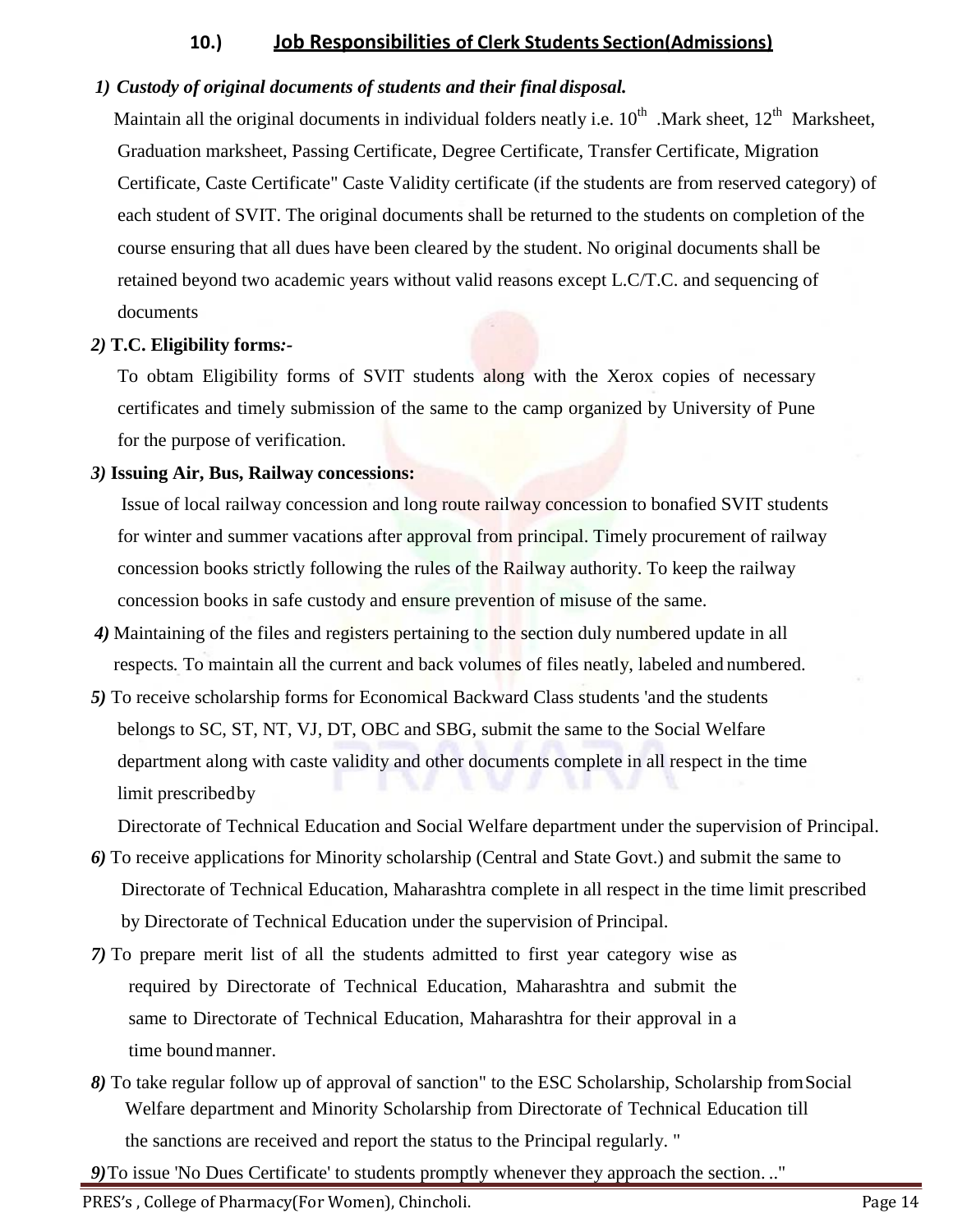- *10)* To issue Transfer Certificate to students whenever they approach promptly ensuring that 'No Dues Certificate' are receivable from the students.
- *11)* Typing all the letters pertaining to the section and at the time of emergency typing, other work assigned by Office Supdt. and Officers.

PRAVARA

- *12)* While interacting with students, past students, faculty and staff, he shall always behave courteously and extend all the assistance willingly.
- *13)* Any other duties assigned by the Principal and Vice Principal from time to time.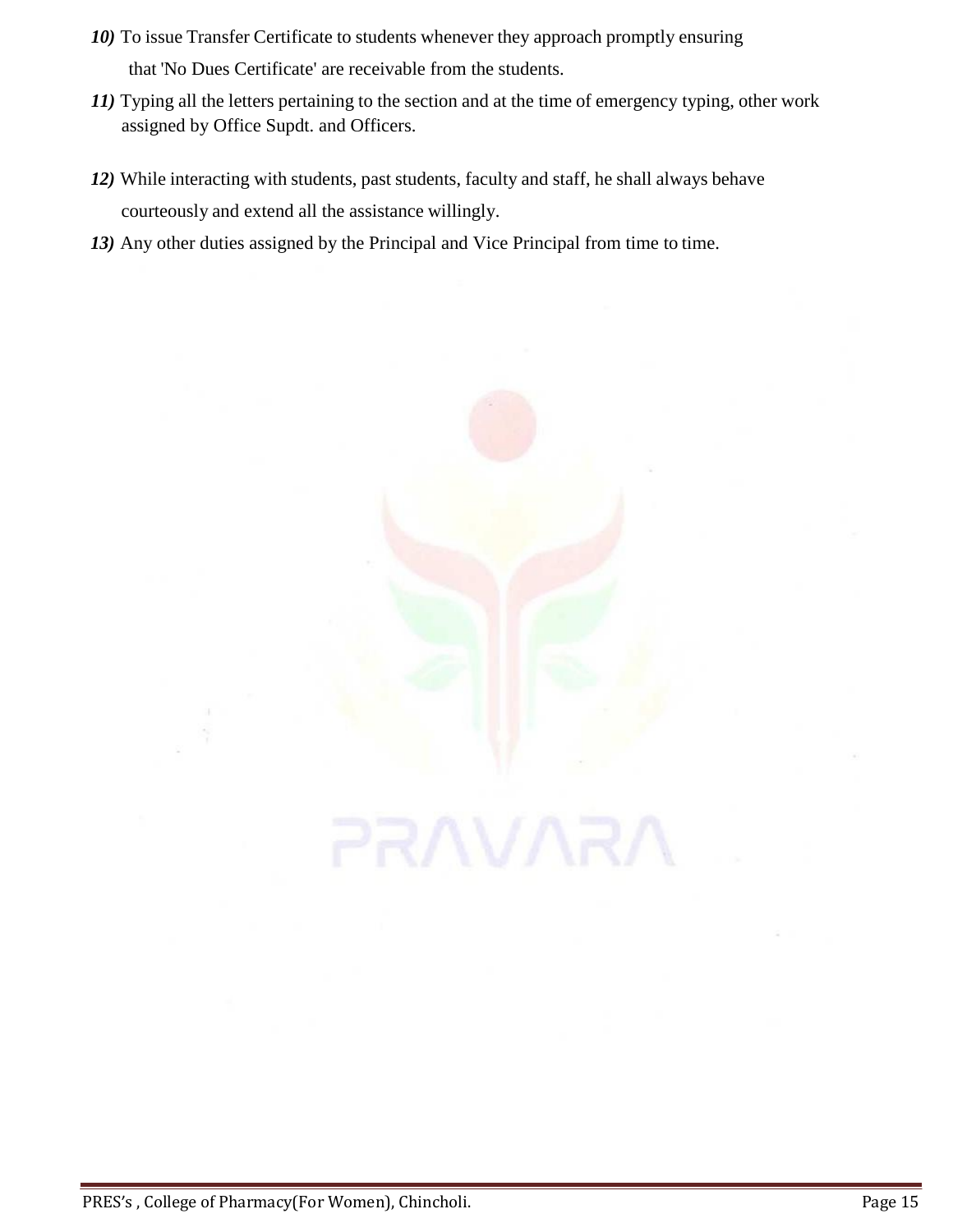## **11.) Job Responsibilities of Junior Clerk/P.A.to Principal**

- 1) To maintain all files pertaining to the office of the Principal
- 2) To receive all correspondence pertaining to the office of the Principal
- 3) To circulate correspondence pertaining to the office of the Principal.
- 4) To fix up appointment of staff, faculty and students with the Principal.
- 5) To fix up appointment of the visitors with the Principal.
- 6) To keep inward and outward register of correspondence of the office of thePrincipal.
- 7) To maintain consumable register and dead stock registers pertaining to the office of theprincipal.

PRAVARA

- 8) To maintain records of snacks and tea provided to the visitors, guests and ensure prompt payment of the same.
- 10) To do secretarial work of the principal.
- 11) To receive email of the principal's office and promptly action the same.
- 12)To maintain record of Local Managing Committee, Governing -Body, and Academic Advisory Body and such other committees constituted by the Principal
- 13) To maintain diary of the principal pertaining to his office.
- 14) To supervise cleaning and maintenance of principal's office and premises.
- 15) To supervise working of the attendants attached to the principals office.
- 16) Any other duties assigned by the Director &superiors from time to time.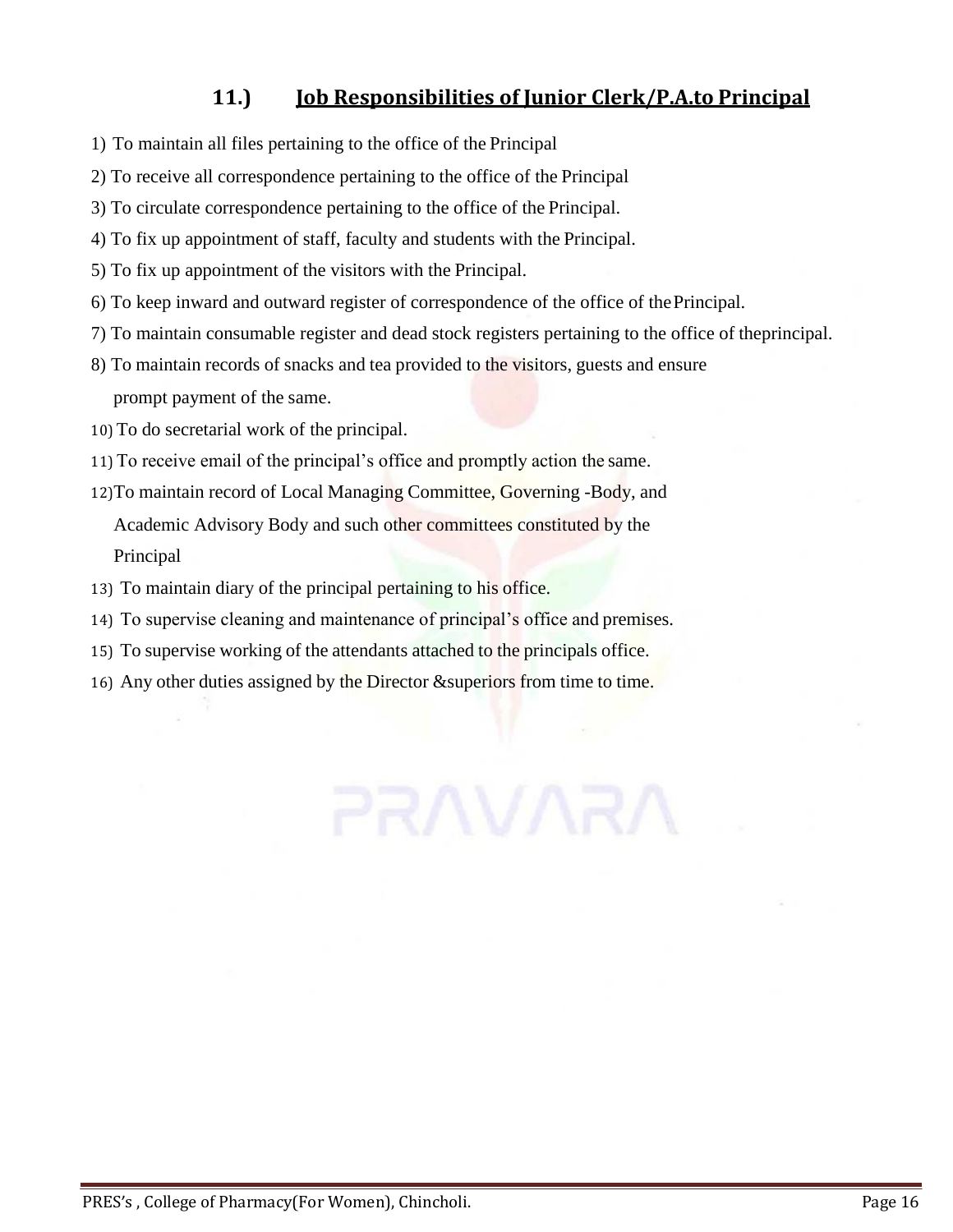## **12.) Job Responsibilities of Receptionist/Telephone Operator**

- 1. Attend Incoming & Out going Telephone Calls.
- 2. Take note of important calls and convey the message to the concerned.
- 3. Counseling of students for admissions as per their requirements & maintain the record for the
- 4. same. Forward daily reports for information to the concerned authorities.
- 5. Records of all incoming calls outgoing calls in separate register and forwarding to authorities.
- 6. Maintainance of all telephone instruments.
- 7. Payment of telephone bills in respective office.
- 8. Messages received from PRES/Government office/parents/University/DTE/AICTE should be recorded & forwarded through phone or by writing a note to the concerned authorities/

PRAVARA

9. individuals.

To receive guest, visitors courteously & direct to the same to the concern officers.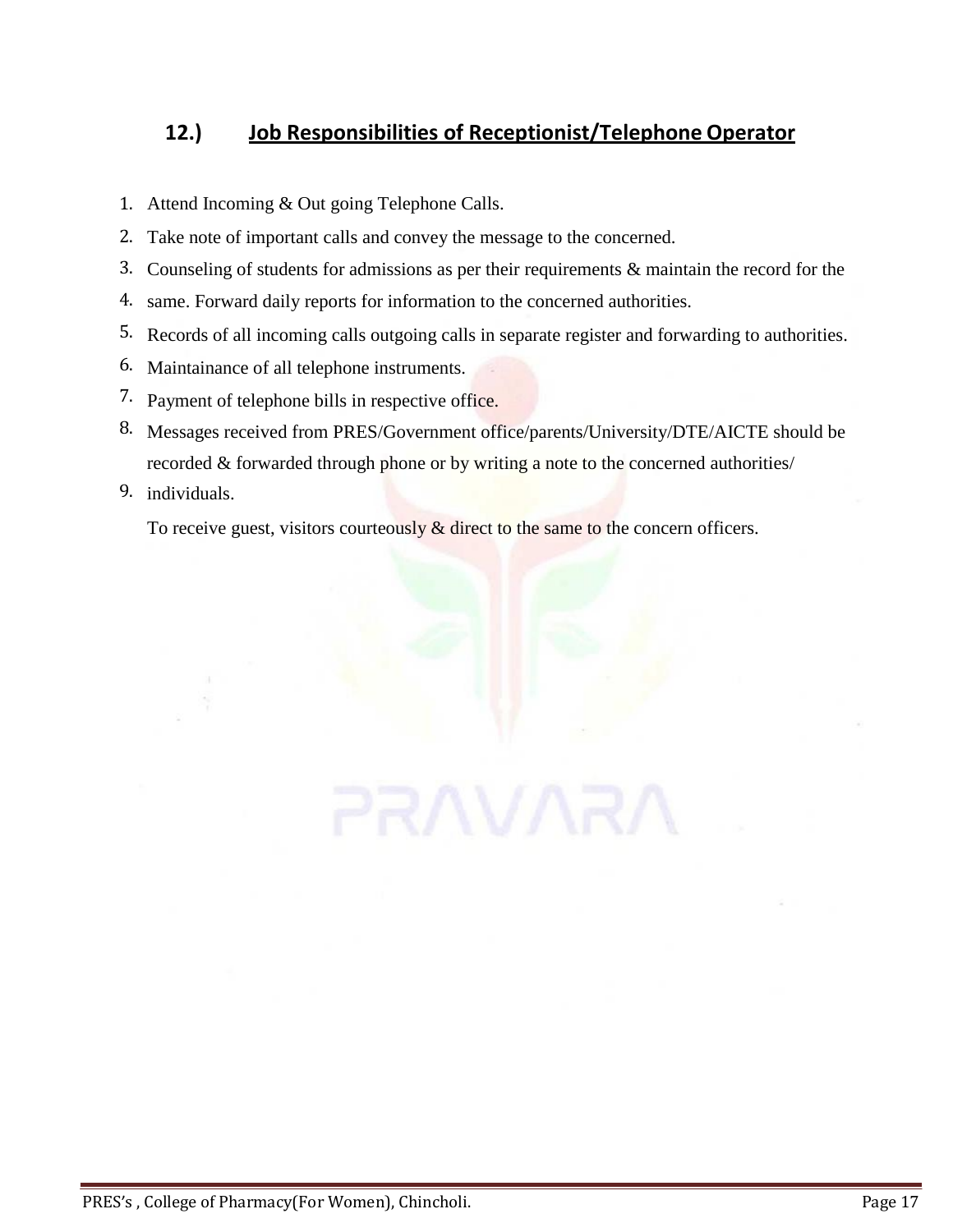## **13.) Job responsibilities of Accountant**

- 1) To maintain account records pertaining to construction work.
- 2) To prepare documents for submission of six monthly and annual audit.
- 3) To prepare budget estimate of the college under guidance of Principal & vice Principal & HOD/section heads take periodical review of the same.
- 4) To keep up to date all the requirements & records for submission to Shikshan ShulkaSamiti.
- 5) To verify bills for payment
- 6) To check the monthly pay sheet
- 7) To check the cash book daily
- 8) To file E-TDS returns
- 9) To maintain all statutory books of accounts such. as dead stock registers, ledgers, consumable register, register of fixture and fittings, printing and attest the same every month.

To hold custody of receipt books and vouchers

- 10) To prepare all the records as required by the statutory auditors and present the same regularly to the statutory auditors. '
- 11) To control and check the advance register and ensure timely recovery of advances. '
- 12)To Supervise maintenance of all the files and records pertaining to Accounts Section held by Accounts Assistants. .
- 13) To hold one of the duplicate keys of the cash box.
- 14) To receive record of fees collection from bank counter & maintain its records.

15)To notify & collect dues from students & ensure that all fees are collected in same academic

year under guidance of Vice Principal (Administrative).

- 16) To reconciliation of bank statement and fees received.
- 17) To Verifying bills for payment
- 18) To Maintaining register for advance and ensure timely settlement of the advances. .
- 19) To Maintaining of all the files duly numbered updated in all respects.
- 20) To Preparing of monthly paysheet and payment to parties:.
- 21) To Settlement of journey claims and advances.
- 22) To prepare TDS statement and submit to Chartered Accountant.
- 23) To type all the letters pertaining to section and at the time of emergency typing other work assigned by Office Supdt. and Officers.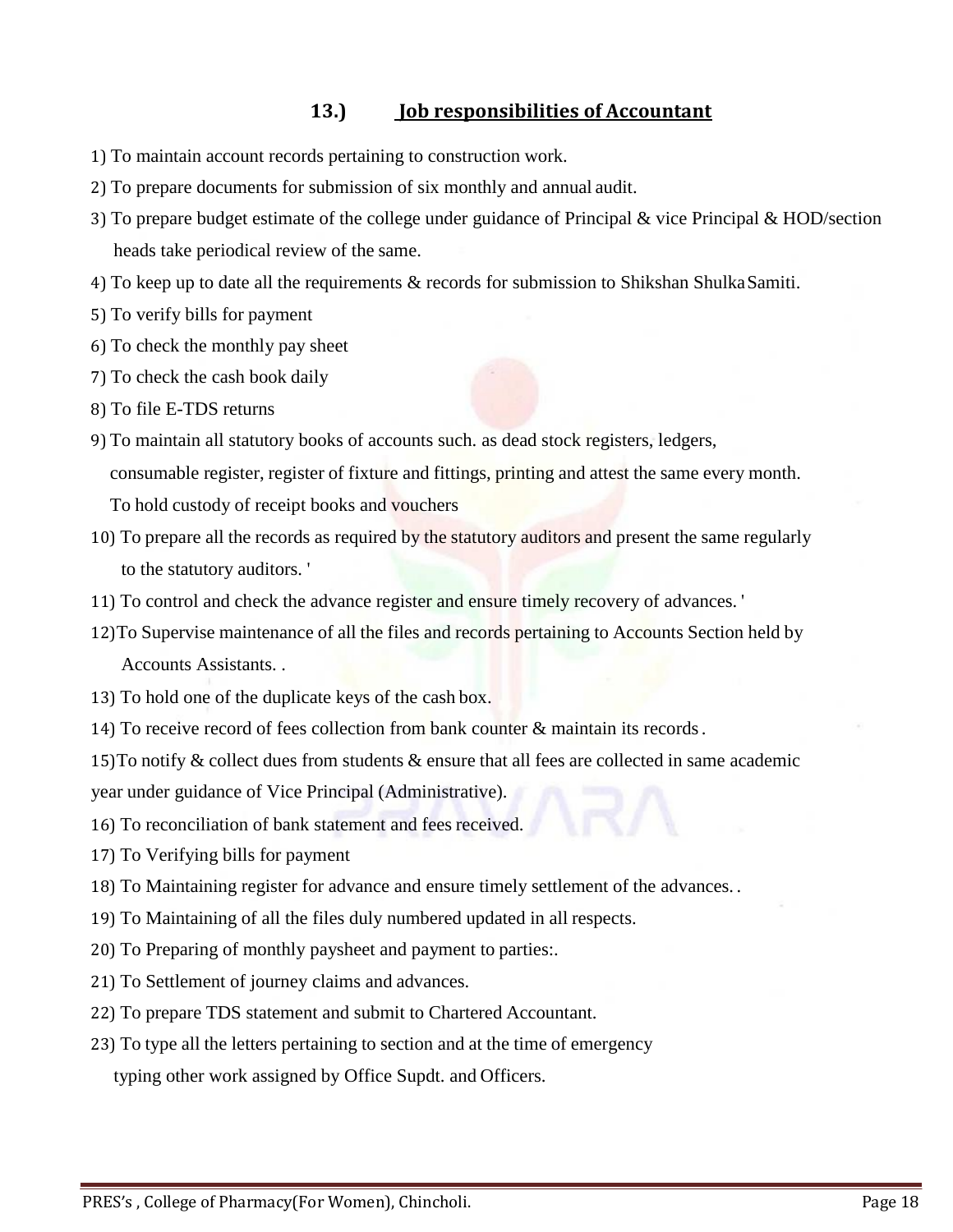- 24) To maintain Fee Collection register.
- 25) To maintain cash book and attest the same by Accountant daily and Principal once in a week.
- 26) To ensure writing of ledger by the cashier.
- 27) Follow up with Social Welfare Office for balance fee payment receivable and transactions with SBI treasury branch for cheque clearance.

PRAVARA

- 28) To receive record of fee collection from bank conuter & maintains record.
- 29) Any other duties assigned by the Principal from time to time.